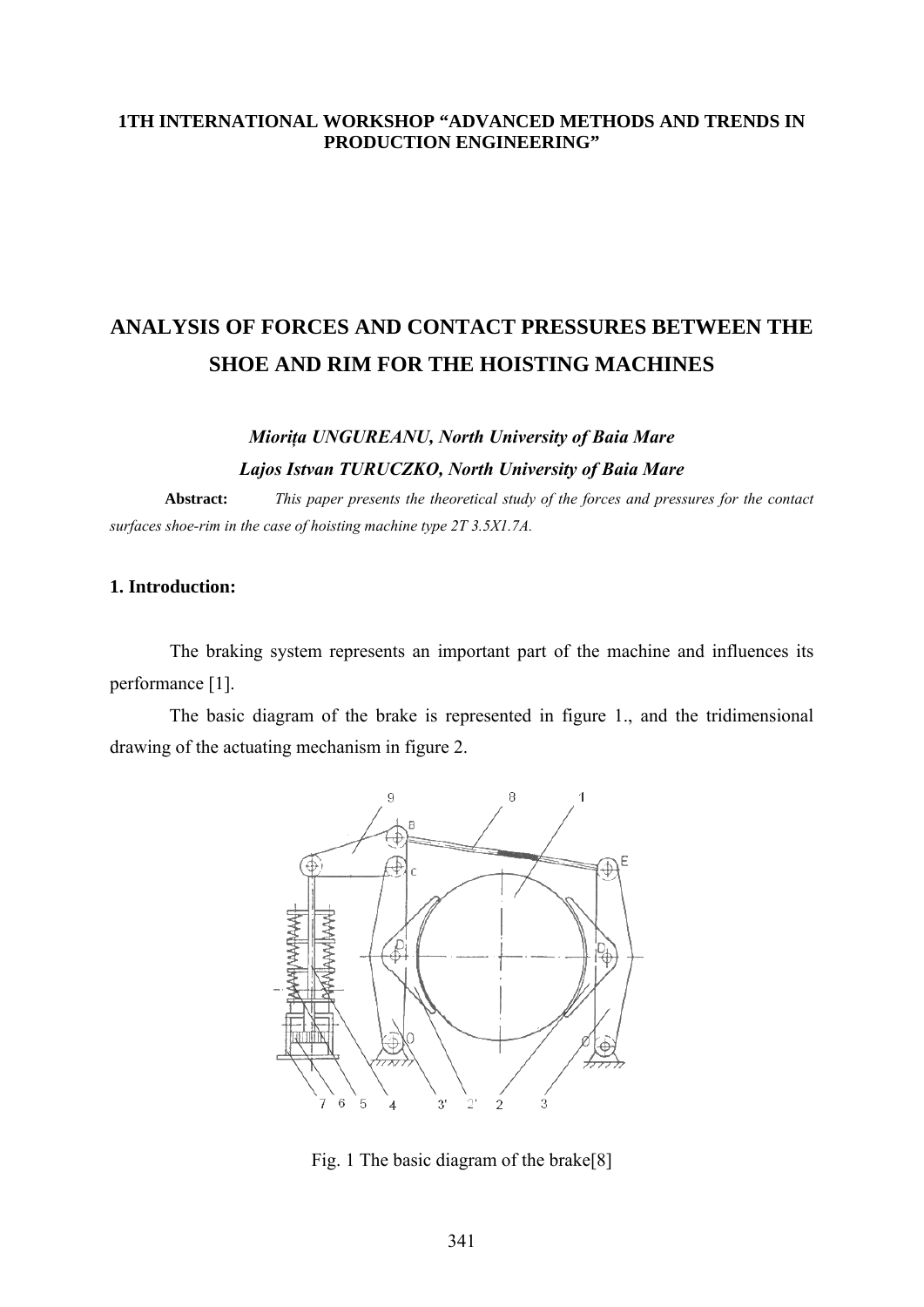The resultant forces between the two contact surfaces are:

- the normal force N
- the friction force T.



Fig. 2. The the tridimensional drawing of the actuating mechanism

**2. Determination of the direction of the resultant normal force and of the distribution of pressure on the contact arc between shoe and rim.**



Fig.3 Deformation diagramm

Fig.4 Distribution of pressure

During the braking the joint-fixed shoe suffers two deformations [5] (fig.)

- the radial deformation *ucosβ* because of the translation of the shoe along the OM line with the u values.
- the deformation because of the automatic rotation (self-adjustment) of the shoe round the O axis until the equilibrium position.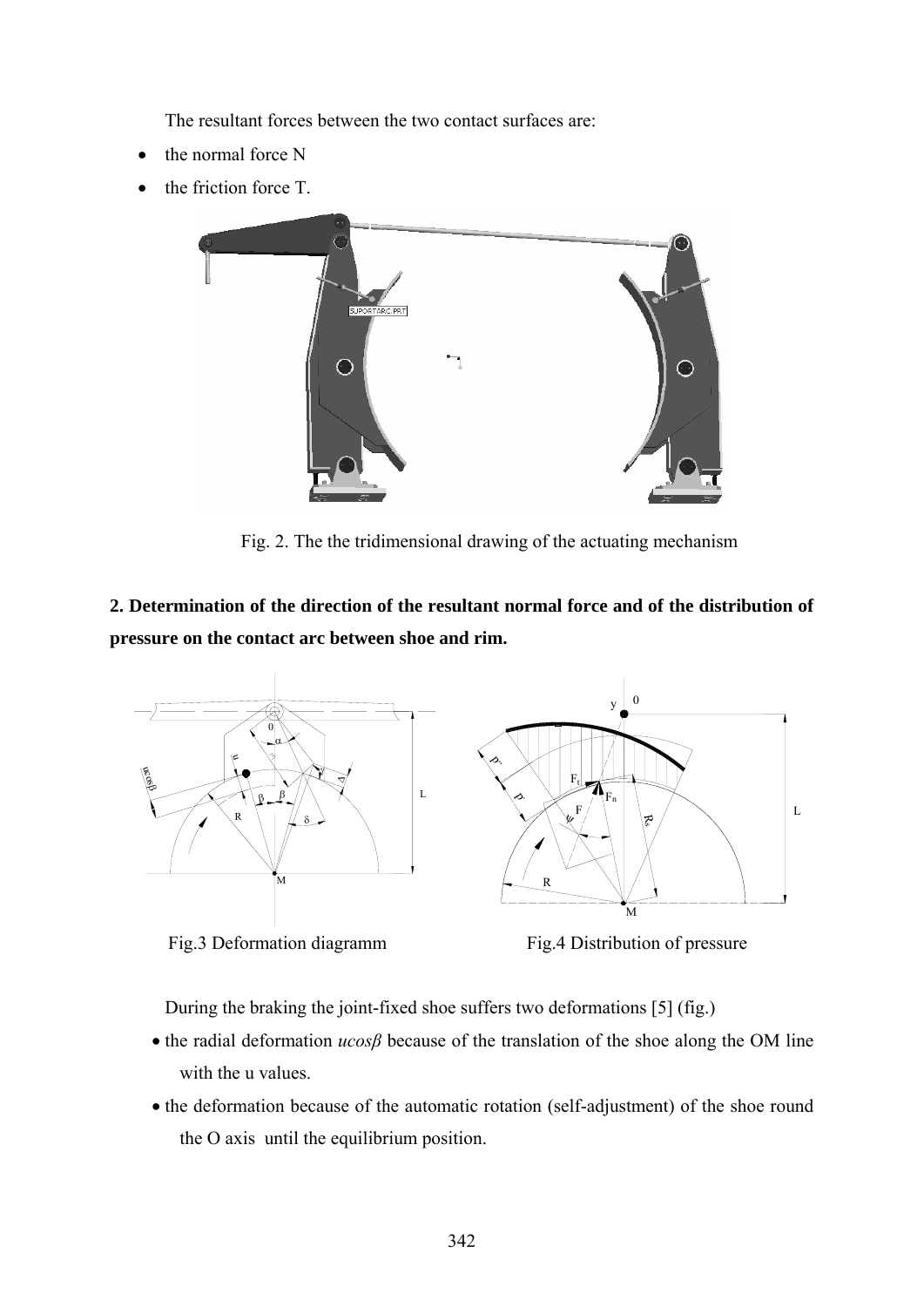A part of the normal pressure p', which corresponds to the *ucosβ* deformation, varies according to the law of cosine(fig.4):

$$
p' = c_1 \cos \beta \tag{1}
$$

where  $c_1$  is a random constant value.

The rotation of the shoe given the O axis will cause the deformation:

$$
\Delta = \varphi m \sin \gamma \tag{2}
$$

But:

$$
\frac{m}{\sin \beta} = \frac{l}{\sin(180^\circ - \gamma)} = \frac{l}{\sin \gamma}
$$
(3)

Results:

$$
m = \frac{l \sin \beta}{\sin \gamma} \tag{4}
$$

Where:

$$
\Delta = \varphi \frac{l \sin \beta}{\sin \gamma} \sin \lambda = \varphi l \sin \beta
$$
 (5)

A p" part of the normal pressure that corresponds to this deformation is:

$$
p^{\prime\prime} = c_2 \sin \beta \tag{6}
$$

Where c is a constant value that depends on the brake's construction.

The specific pressure obtained through summing will be:

$$
p = p' + p'' = c_1 \cos \beta + c_2 \sin \beta \tag{7}
$$

To determine the dependence between the  $c_1$  and  $c_2$  values the equation equilibrium of the shoe will be expressed for the limit values of the angle  $\beta(+\beta \text{ si } -\beta)$  thus the following ratio is obtained:

$$
\frac{c_2}{c_1} = \frac{2\beta - \sin 2\beta}{\mu \left(2\beta + \sin 2\beta - \frac{4R}{l}\sin \beta\right)}
$$
(8)

The direction of the resultant normal force  $F_n$  (fig. ) is  $\beta_n$ :

#### **3. Analysis of the variation in time of the normal force N:**

The research in the domain established that N varies according to a linear law hereby:

$$
N = c \cdot N_{\text{max}} \cdot t \tag{9}
$$

Where:

 $\bullet$  c – coefficient of variation (of non-uniformity) of the shoes pressure force on the rims;